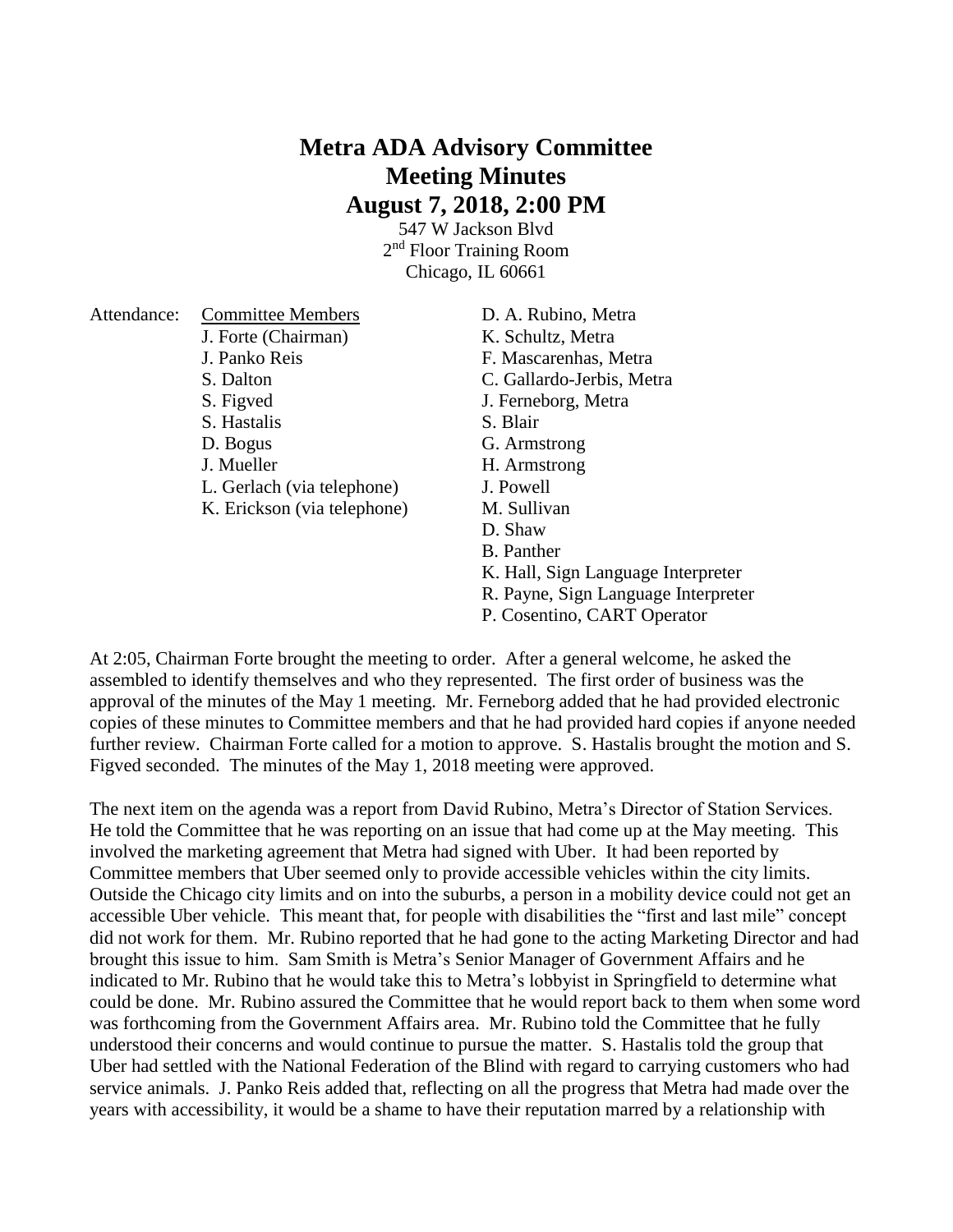another entity that did not hold to these standards. S. Figved told the Committee that he had yet to find any central number to contact Uber regarding this problem.

Mr. Rubino and Mr. Ferneborg updated the Committee on the ongoing dialogue with Amtrak regarding the new Passenger Information Display System (PIDS) that will be installed as a result of Amtrak's commitment to make Chicago Union Station (CUS) fully accessible. CUS is undergoing a complete renovation and a new PIDS system is an integral part of this. The current PIDS system is Metra's own system, and was designed some 20 years ago with the audio component to assist blind and visually impaired customers access departure monitors as well as track gate boards. This system has been very popular with Metra's blind and visually impaired customers. Unfortunately, it has not shared the same level of favor with the local Amtrak management. For several years, it has been a bit of a struggle to maintain the level of audio that our customers enjoy. Mr. Rubino and Mr. Ferneborg were happy to report major progress in this dialogue with Amtrak. Ray Campbell, who is an officer with the American Council of the Blind had spoken with Mr. Ferneborg about the CUS situation and he had contacted one of the national ACB officers whose name is Tony Stephens. In turn, Mr. Stephens had contacted Amtrak in Washington. The result of all of this was a meeting at CUS on August 6. The chair of this meeting was David Nelson who is Amtrak's top ADA officer. He brought with him technical people from Washington. His purpose was to meet, not only with Metra but with the blind community who use CUS and had a stake in how changes would be made to any information systems. Present at this meeting were Mr. Rubino and Mr. Ferneborg from Metra, R. Campbell and T. Stephens as well as S. Hastalis and J. Powell from the National Federation of the Blind. Amtrak was represented by D. Nelson and his technical staff as well as the local Amtrak management. The meeting lasted nearly all day and it included a tour of the facility. Mr. Ferneborg made the main case for Metra and its blind and visually impaired customers. The meeting was lively and comprehensive. When the meeting ended, Mr. Nelson assured Mr. Ferneborg of some important items.

- Blind and visually impaired customers who used CUS would not lose any audio.
- It had been made very clear that the continuous audio feed served as a valuable way-finding tool for these customers.
- Blind and visually impaired individuals would be brought into the planning and testing phase of the PIDS renovation.

Both Mr. Rubino and Mr. Ferneborg told the Committee that they were convinced of Amtrak's commitment to preserve and even enhance the audio access for Metra customers. The Committee would be kept up to date regarding all future developments.

There were some questions raised about the new PIDS and access for deaf/hard of hearing customers. Mr. Rubino told the Committee that he felt very confident about Amtrak's commitment here, because David Nelson is a deaf person. Issues regarding these passengers are not foreign to him. In the new system, there will be visual scrolling signs that will combine with audio messaging. Whether the system would be speech to text, he could not say. Due to the involvement of Mr. Nelson, he was very confident of a favorable outcome.

At previous meetings, concerns had arisen regarding the coordination of Voice of Metra announcements and the Visual Information Signs at our extant locations. The concern was that there was a delay between the two that put deaf/hard of hearing passengers at a disadvantage, if Metra riders had to change tracks. In order to put a focus on this situation, Corinna Gallardo-Jerbis, Metra's GPS Manager made a presentation to the Committee. First, she dealt with what happens when there are track changes at outlying stations. When a dispatcher finds out that a train will be stopping on a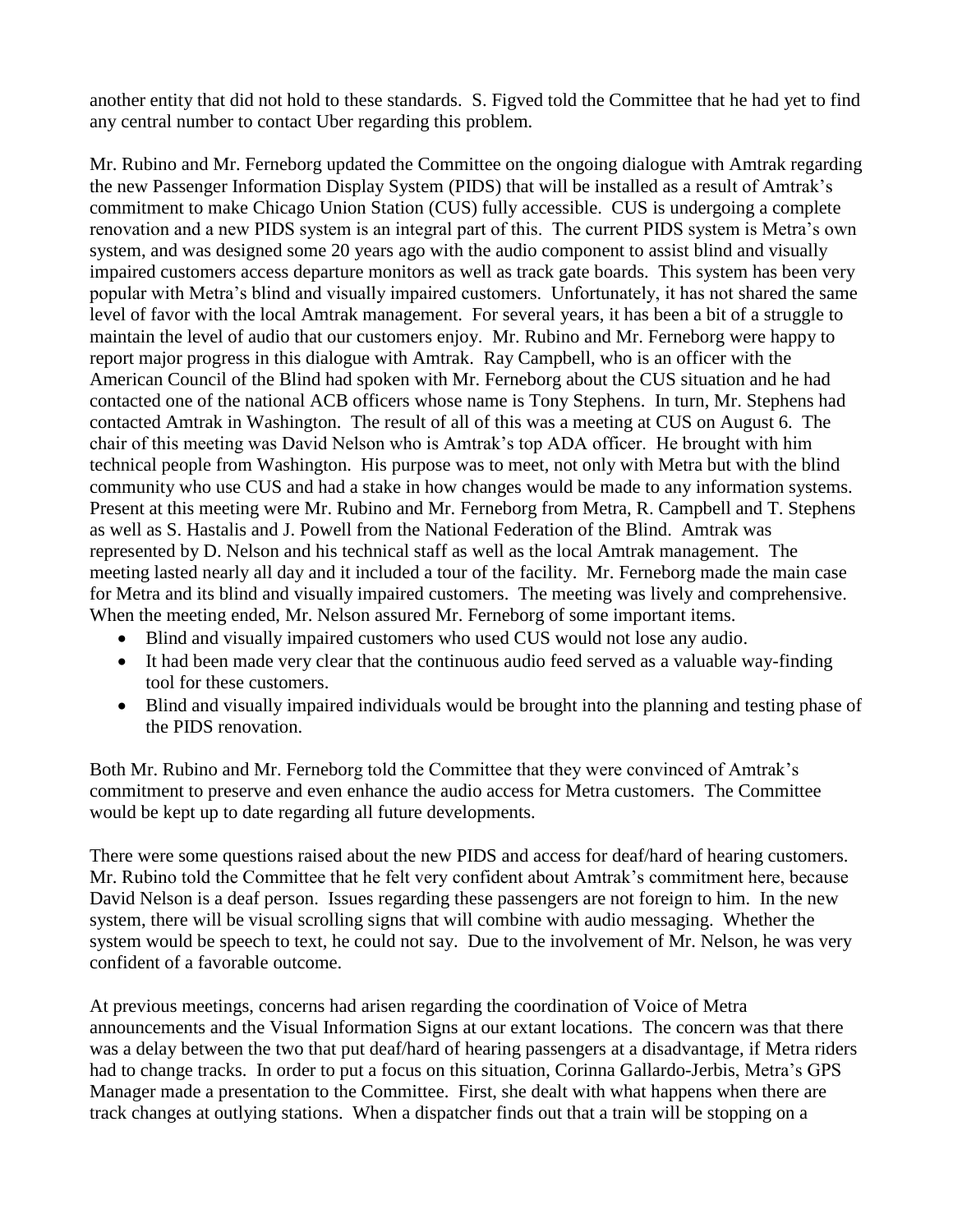different track at a station or a series of stations, GPS is notified. The GPS Operator will create a text message and the text will convert to speech. The GPS Operator will then make a live announcement. Hopefully, this information is conveyed in enough time so that customers can move to another platform with plenty of time to spare. So, what you have is a text message that appears on the visual display at the station along with an audio announcement. This is then followed by an additional live announcement. At this point, Mr. Rubino wanted to interject a question on behalf of Committee member S. A. Rangle. In previous meetings, she had voiced a concern about deaf/hard of hearing customers who could not hear the audio announcements, while other customers would begin to move across the tracks while no visual message appeared. What, asked Mr. Rubino, have we put in place to assist these passengers. Ms. Gallardo-Jervis told the Committee that there are situations when the notice from dispatch does not come in time for the GPS Operator to put up a text message, but simply has to get the live audio announcement out. The GPS Operator will inform the dispatcher that they will not have time to send the text message. At this point, the dispatcher can radio the engineer and have the train wait for customers to cross safely and the GPS Operator can then put out the visual message. It is not perfect, since we are not able to do speech to text, but we do everything in our power to ensure that all customers are informed and allowed to cross safely to another platform. Also, the GPS Operator will know if the text message that he or she is sending is not getting through and not appearing on the VIS Sign. The Operator will notify the supervisor who will then notify Metra's Communications area so that the problem can be addressed immediately. GPS will also put out service alerts that will appear on Metra's web site or smart phone alert to let customers know that there is a problem at a particular station. Mr. Rubino added that we do not yet have speech to text capability, but short of that we do everything humanly and technologically to provide information and to create a safe environment for all of our customers.

The next order of business was a report from Francis Mascarenhas of Metra's Mechanical Dept. He brought the Committee up to date regarding the renovation project taking place at the 49<sup>th</sup> Street Yard of the 302 Nippon Sharyo ADA railcars. A new feature has been added to the scope of improvements. Exterior speakers are being installed on either side of these cars and are part of the Passenger Emergency Intercom System (PEI). This will mean that when the PEI is activated, the communication will be heard outside the car on the platform. This is now added to the other features, such as sensitive edges on side loading doors, LED scrolling signs, electrical outlets on the main floor of the car and new wheelchair lifts. He told the Committee that there was nothing new to report regarding the new car procurement. The process was closed down by the Metra Board because of a lack of bids that would have made pricing less than competitive. The Mechanical Department is now looking to other car designs that, hopefully attract a larger number of manufacturers. S. Figved brought up the point that Pace vehicles are able to accommodate mobility devices that exceed 600 lbs. Mr. Mascarenhas told the assembled that at present, Metra railcar lifts have a tolerance up to 600 lbs. However, the new specs call for lifts that can go to 800 lbs. Currently, because the combined weight of both he and his chair exceed the 600-pound tolerance, he has to get out of his chair and he and his chair have to be loaded separately. He also brought up the idea of having an emergency button in the vestibule so that an individual in a chair would not have to go back into the car to activate the PEI. J. Panko Reis agreed that this procedure is cumbersome and a hardship on people who use wheelchairs or scooters. It also increases the fear on the part of these customers that they will be left on the train. Mr. Mascarenhas said that this could be looked into with the specs for new car procurement.

The next item on the agenda was a report on station construction projects and ADA modifications from Kenneth Schultz of Metra's Engineering Department.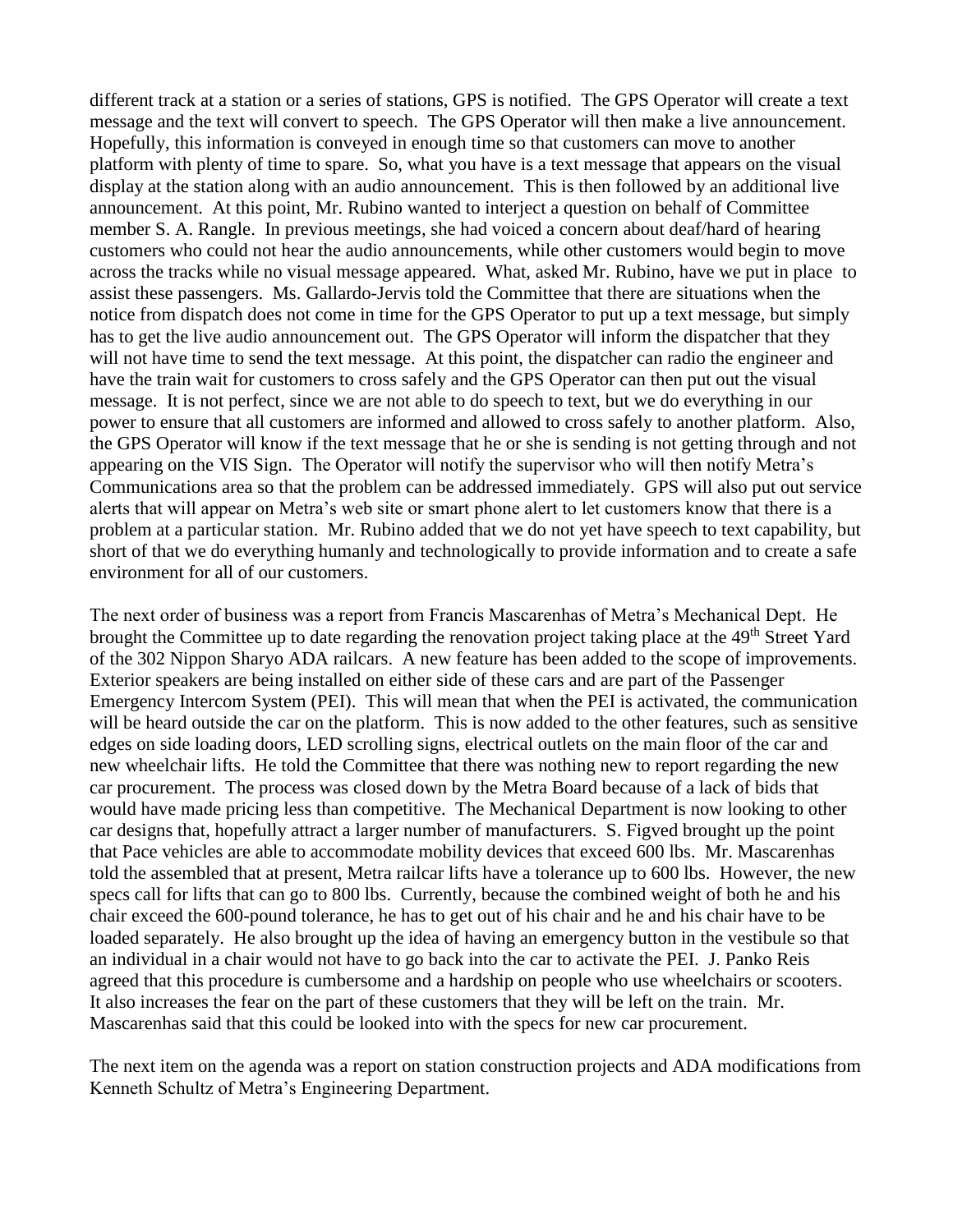- At the LaSalle Street station on the RID, there is a large project underway to replace old precast plaza pavers with new granite pavers. This project is 90% complete. Throughout the project, ADA access to the elevator at 440 S. Financial has been maintained.
- At the Hazel Crest station on the MED there is a project to rebuild both entrances and to add an elevator at the north end. This has always been a non-accessible station. When complete, this station will be fully accessible.
- At the Healy station on the MDN, construction is on-going to rebuild shelters, platforms and ramps. It is estimated that the project is 80% complete. When completed, this station will be fully accessible with ramps on both sides of the station.

At present, there is new concrete being poured for the inbound ramp. To follow will be new guardrails and handrails.

- At the Maywood and Melrose Park stations on the UPW, there will be new platforms and warming shelters that will be built in conjunction with the third main that will be coming in along the north side. During construction, access routes will be maintained. At present, both stations are partially accessible. When complete, both Maywood and Melrose Park will be deemed fully accessible.
- We are putting in new pavers at the Winfield station on the UPW to adjust to the new elevation of the new platforms that were built last year. There are new access routes and this station will remain accessible while under construction.
- At the Grayland station on the MDN, a project is on-going to replace platforms, add ADA parking and put in compliant stairs and handrails. At present. this station is not accessible.
- Also on the MDN, the North Glenview station will have new platform surfaces. During this project, the station will remain accessible.
- New platform surfaces are also being added to the Grayslake, Washington Street station on the NCS. Throughout the construction, this station will remain accessible.
- $\bullet$  At the 111<sup>th</sup> St station on the RID, the platforms are being re-surfaced.
- At the Lake Forest station on the MDN, there is a project to replace brick pavers and tactile strips.
- Platform renovation will be underway this summer at both the Mokena Hickory Creek station on the RID and the Vernon Hills station on the NCS. During construction, both of these stations will remain accessible.
- A project that has been going on for some time is the Ravenswood station on the UPN. Because of track and bridge realignment, this has taken a considerable amount of time and redesign. It is scheduled to be completed in 2020. When complete, it will be fully accessible with ramps on the east and west sides of the station. When complete, this station will be fully accessible.
- At the Cary station on the UPNW, there is a project to rebuild the inbound platform along with the warming shelter. There will also be an ADA ramp from the south end to the parking area. This station will remain accessible throughout construction.
- Also, at the Cumberland station on the UPNW, we are rebuilding the warming house on the inbound platform. There will also be a ramp from the outbound platform to the street level. This station will go from non-accessible to fully accessible when complete.
- At Prairie Crossing on the MDN, a new warming shelter is being built. During construction, this station will remain accessible.
- At the Libertyville station on the MDN, a project will soon begin to make renovations to the warming shelter and the depot building. As above, this station will remain accessible for the duration of the project.